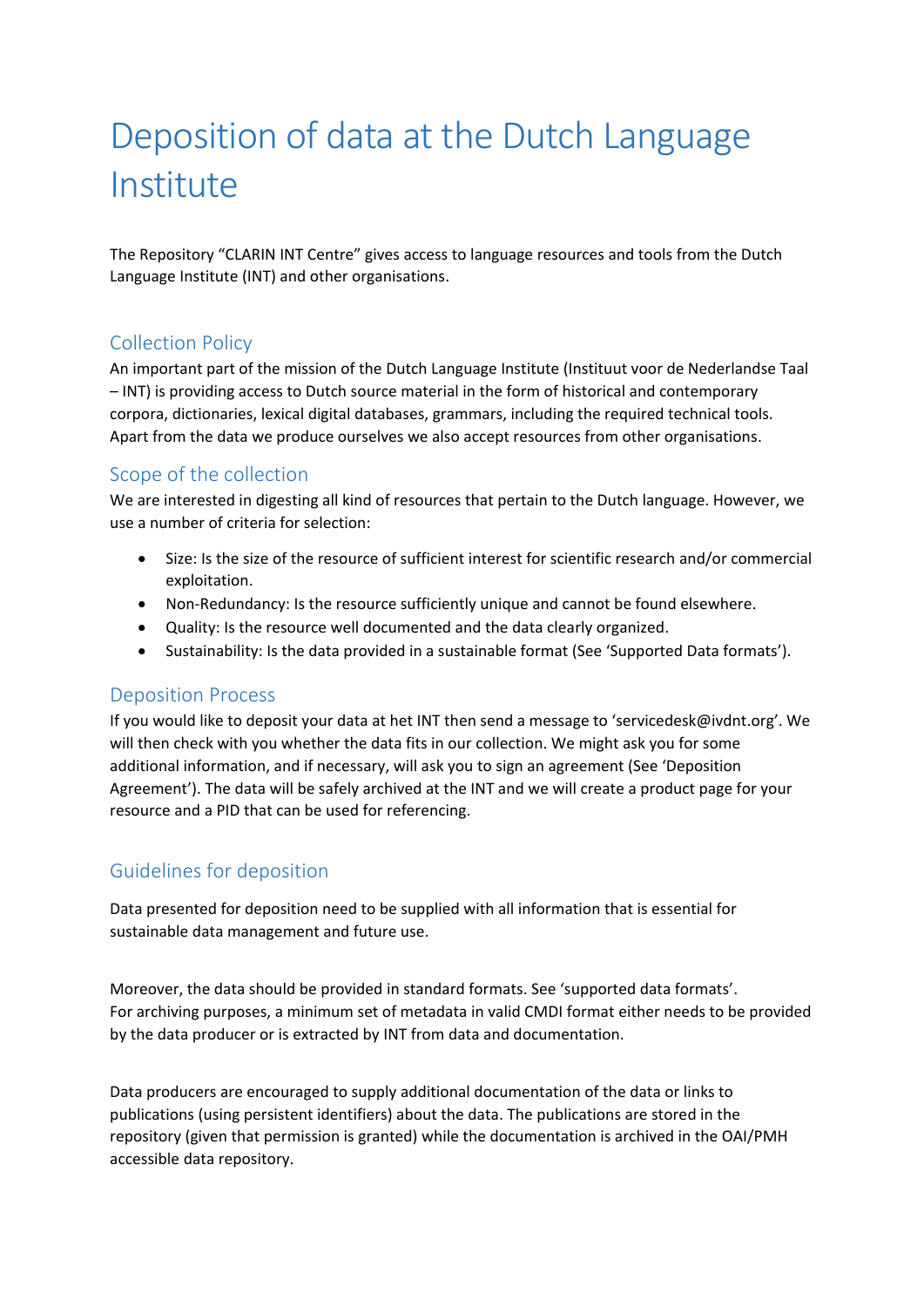#### Responsibilities

The data producer will always remain the proprietor of the data. CLARIN INT Centre receives a copy of which it must take good care, according to the terms of the license contract and the terms and conditions for use.

The CLARIN INT Centre also makes copies, for example for the benefit of backup and looks after them well.

In case of an emergency we are able to build up an entire new database composed of all files we backed up and stored safely at another location. Quarterly and yearly tapes are stored at http://backupned.nl.

#### Preservation

To ensure the integrity of the data sets, for every deposited file a checksum (md5 type) is made which allows us to check for defects of the data over the years.

Once deposited, files in data sets are never changed and only minor changes to the metadata are allowed. For example: correction of spelling, minor changes in documentation, additional documentation added. Changes to the data themselves will be issued as a new version of the dataset, which will obtain a new persistent identifier. These changes are only made in close collaboration with the producer of the dataset.

# Authenticity

Data producers hand over the materials to us. We do not change the data, except by adding metadata if required.

If applicable, we create collection-level objects which provide a context for the embedded data sets. The repository maintains links to other relevant materials (e.g. articles, theses, documentation, related data) and to software and tools that have been used in production of the data, if applicable. The identity of a depositor is ensured by the required login using CLARIN SpF for identification.

#### Deposition Agreement

If the product is not released with an open license, a signed deposition agreement is required. That can be our own standard agreement, of an agreement from the CLARIN Licensing Framework [\(https://www.clarin.eu/content/clarin-licensing-framework\)](https://www.clarin.eu/content/clarin-licensing-framework) or any tailor-made agreement.